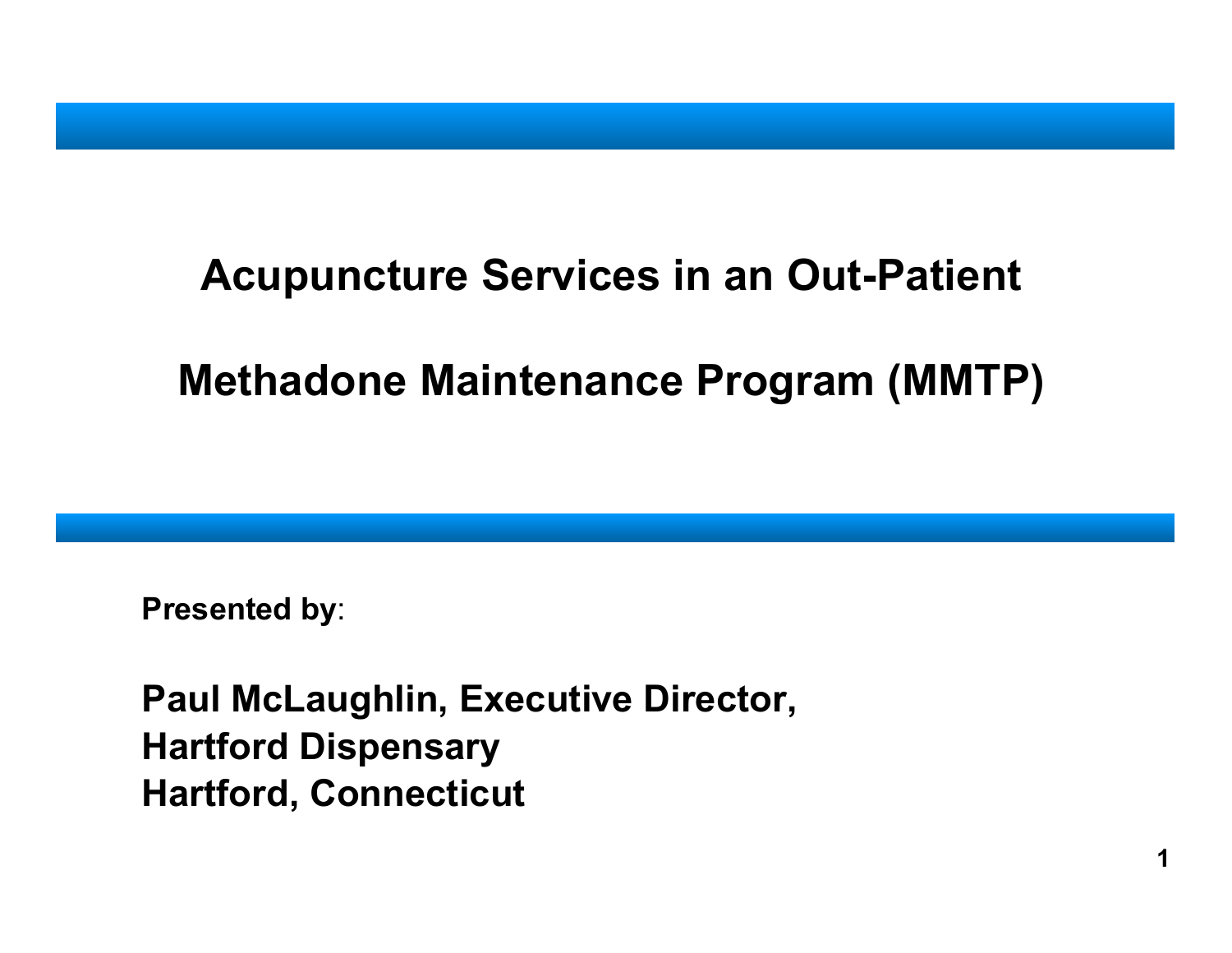#### **History of Acupuncture Services at the Hartford Dispensary**

| Year | <b>Location</b> | <b>Staff</b>      | <b>Total Sessions</b> | <b>Patient Eligibility</b> |
|------|-----------------|-------------------|-----------------------|----------------------------|
| 1996 | 1               | <b>1 Contract</b> | 750                   | <b>HIV/AIDS</b>            |
| 1997 | $\mathbf 2$     | 2 Contract        | 1,600                 | <b>HIV/AIDS</b>            |
| 1998 | $\mathbf 2$     | 2 Contract        | 2,200                 | <b>HIV/AIDS</b>            |
| 1999 | $\mathbf 2$     | 2 In-house        | 3,601                 | <b>All Patients</b>        |
| 2000 | $\mathbf 2$     | 3 In-house        | 6,265                 | <b>All Patients</b>        |
| 2001 | $\mathbf 2$     | 3 In-house        | 10,958                | <b>All Patients</b>        |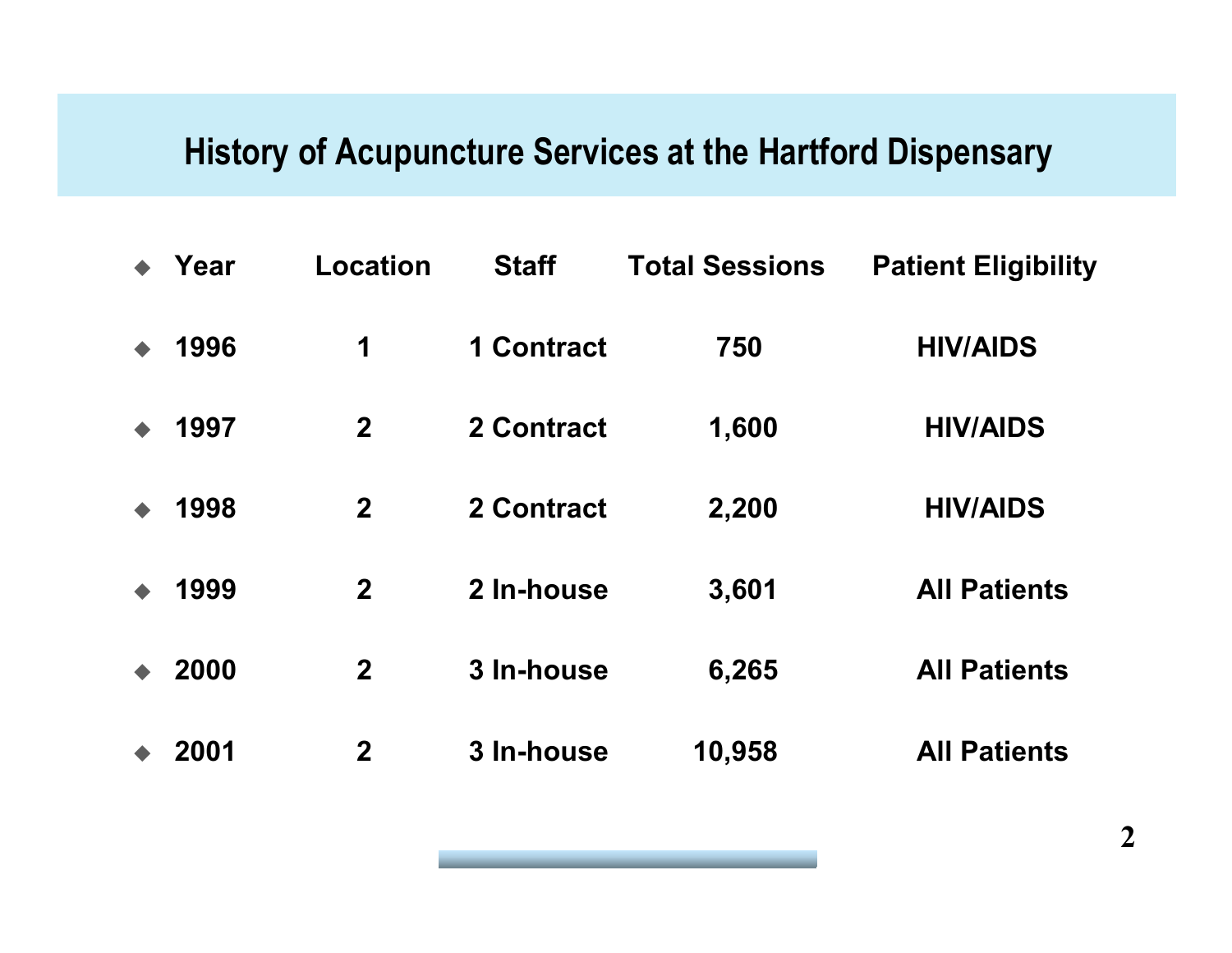#### **2001 Utilization of Acupuncture Services**

- $\bullet$  **Total Unduplicated MMTP Patients Served: 2337**
	- **Patients using Acupuncture: 680 29%**
	- **Patients using 25 visits or more: 117 17%**
		- **Range of sessions: 25 - 150**
		- **Total sessions utilized by 117: 7911 72%**
	- **Total Acupuncture session 10,955**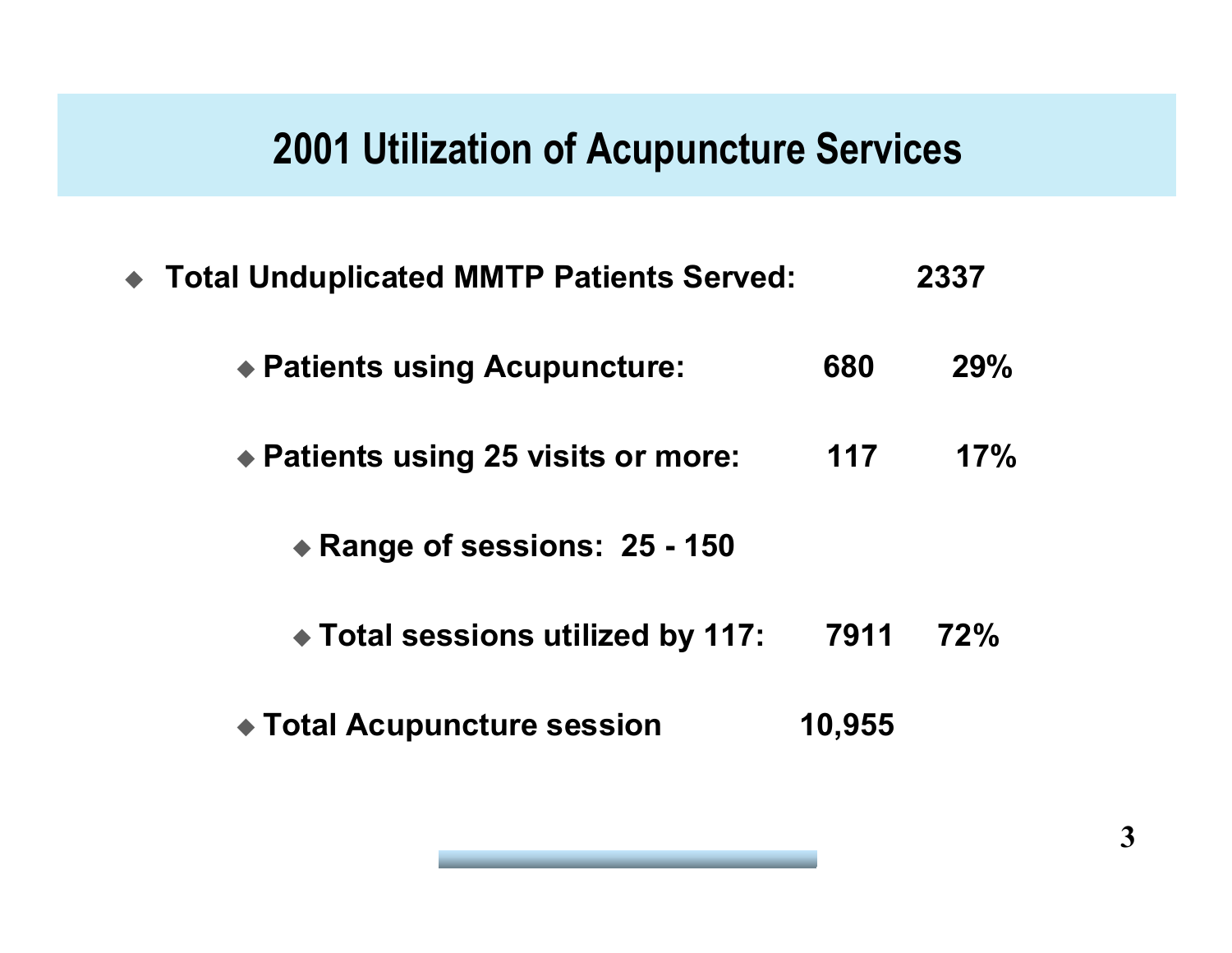### **Utilization of Acupuncture Services - Ethnicity**

**Hartford Dispensary- Patient Utilization of Acupuncture** 

**Latino White Black 10090Percentages807060**<u>\_\_\_\_\_\_\_\_\_\_\_\_\_\_\_\_\_\_\_\_</u> **50 51 51 504036 36 36 302014 13 13 100Total Population Percentages | Acupuncture Patient Percentages | High Utilizers Latino 50 51 51 White 36 36 36 Black14 13 13**

**4**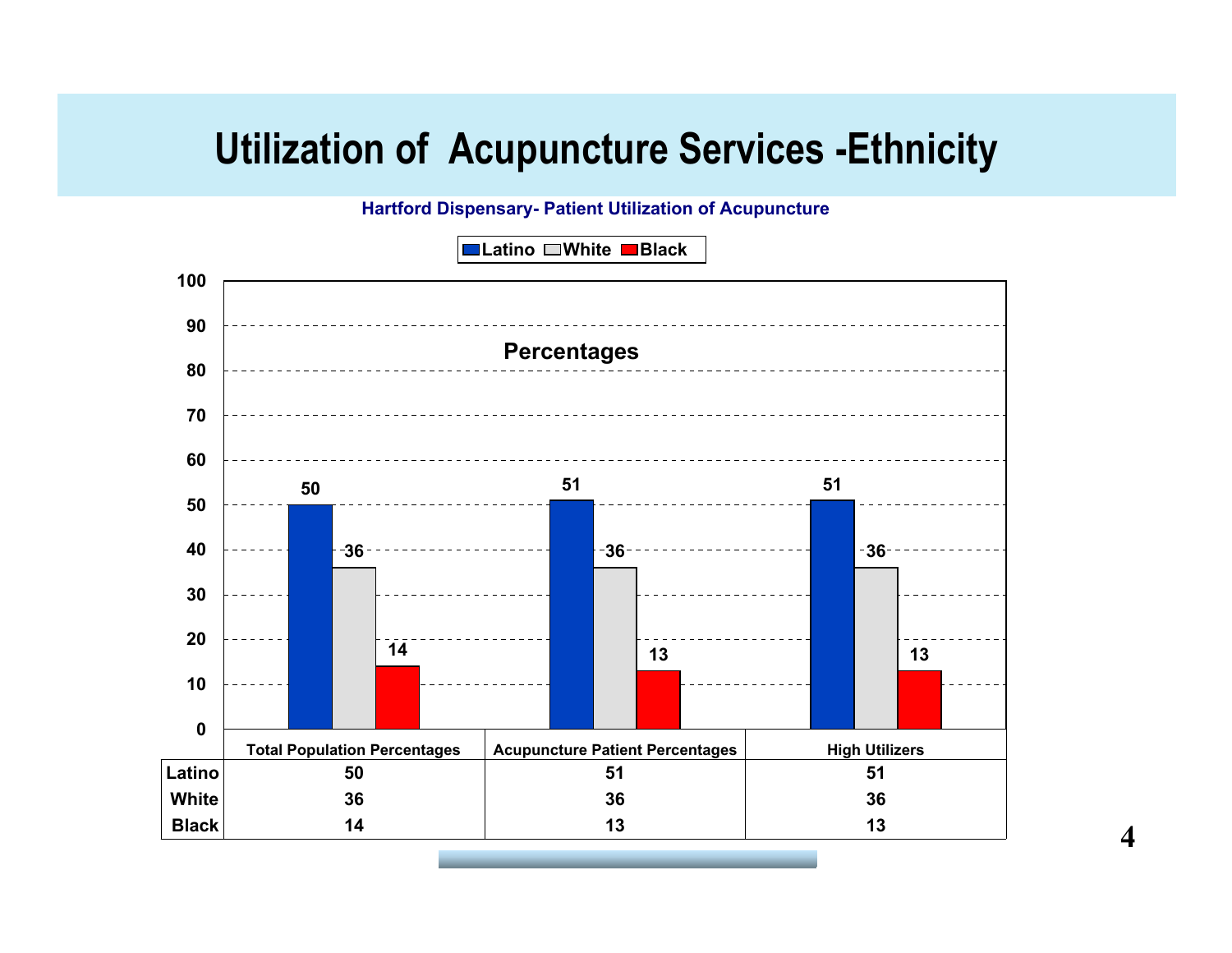#### **Utilization of Acupuncture Services - Gender**

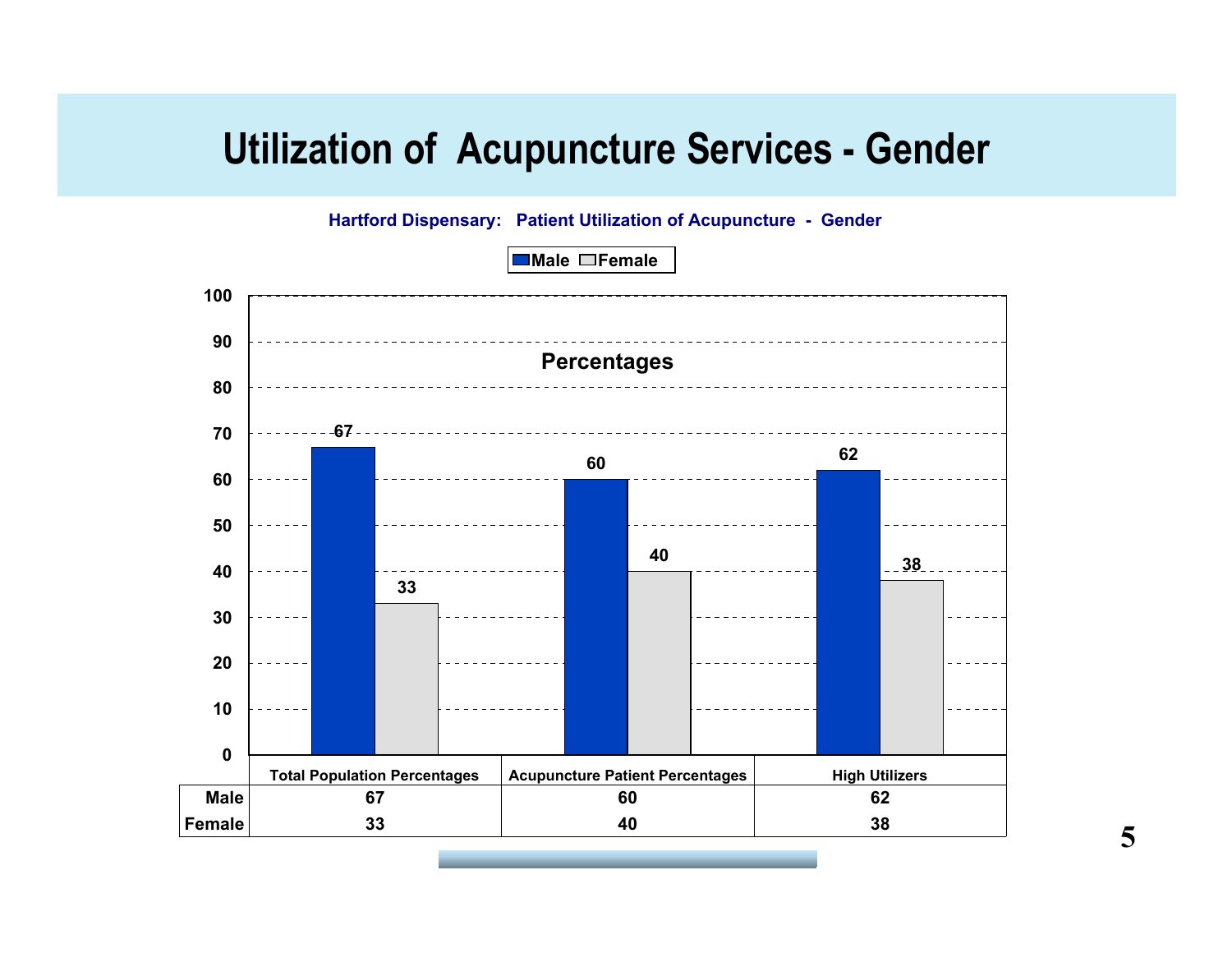# **Patient Evaluation of Acupuncture Services - 2002**

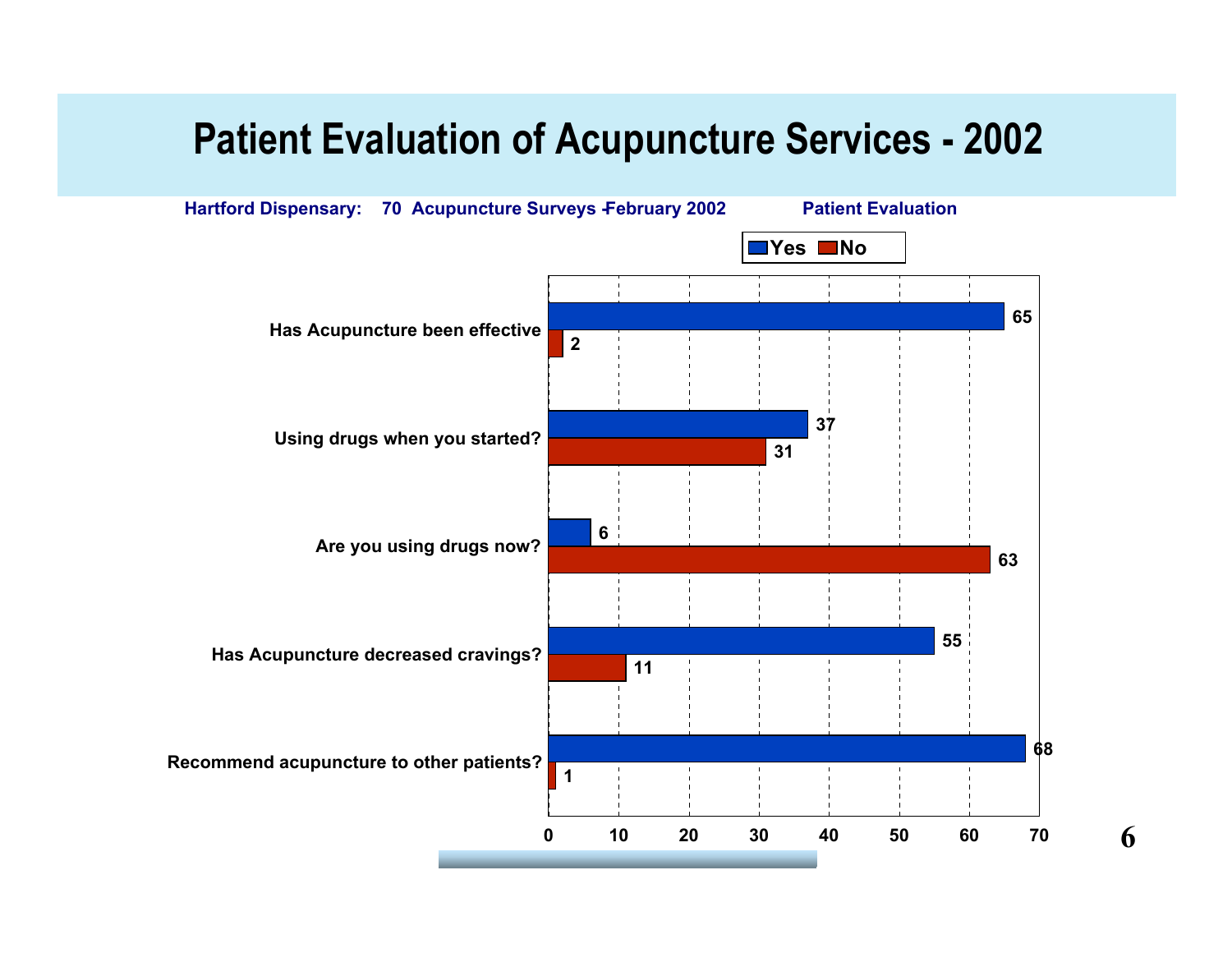# **Observations of Acupuncture Services**

- ◆ A useful, highly utilized ancillary service that is supported by staff.
- $\blacklozenge$ **A** service that is particularly attractive for a certain group of **patients.**
- $\blacklozenge$ ◆ No ethnic or gender differences in utilization of services.
- $\blacklozenge$ ◆ Using in-house Acupuncture staff supports a holistic, **interdisciplinary ap p r oach.**
- $\blacklozenge$ ◆ Cost effective, safe, and no complaints or adverse events occurred **o ver 6 y ear s.**
- ♦ **A deq u ate, q uite, space is essential to su ccessful ser vices.**